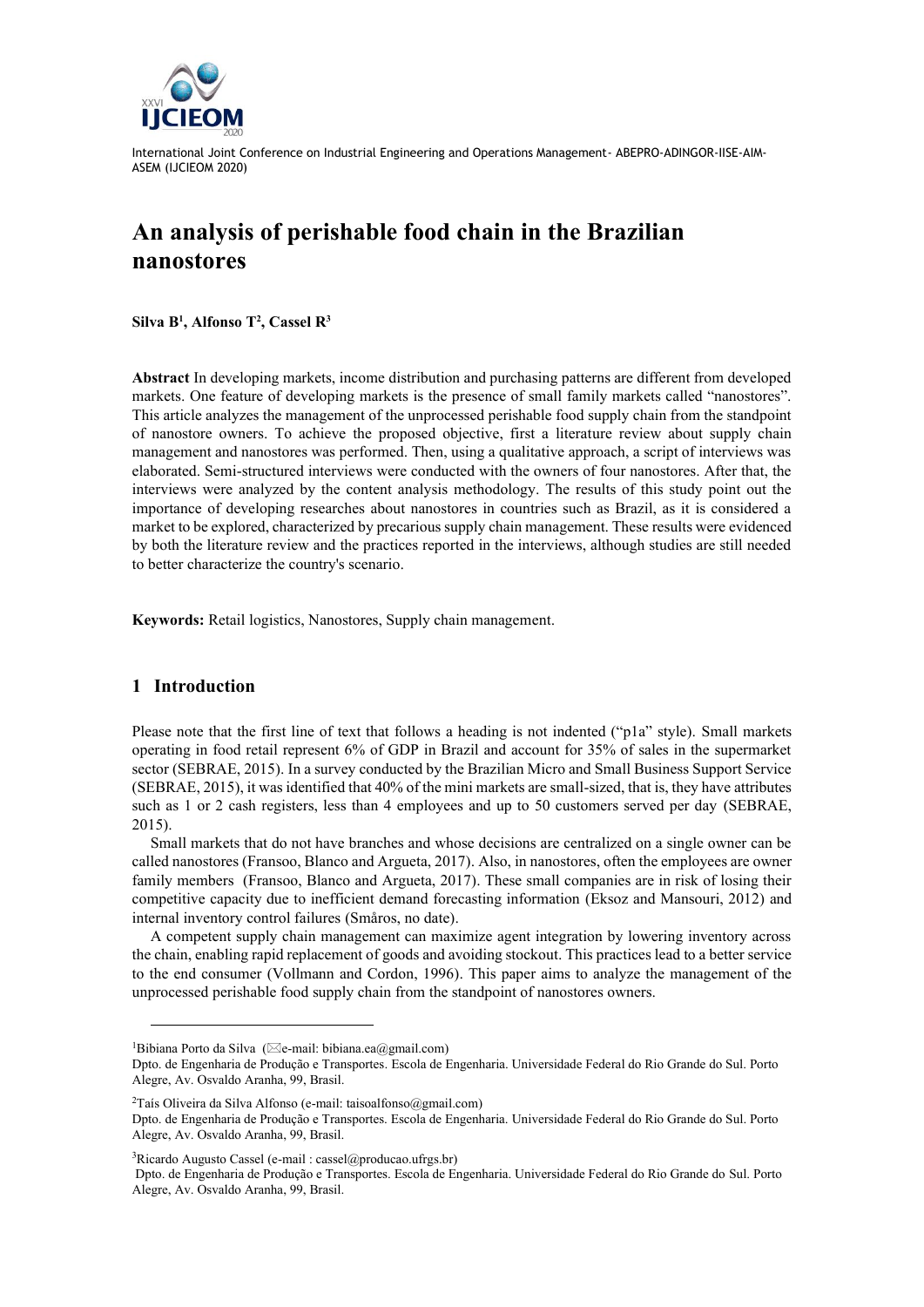

#### **2 Literature review**

The concept of Supply Chain (SC) encompasses all the efforts involved in a product from production to release and arose from the development of trade and growth in the quality of products and information systems (Pires, 2011). Therefore, it develops from the first "supplier of the supplier" to the last "customer of the customer". In the scope of SC, four basic processes are defined, which are: planning, supplying, making and delivering. SC comprises the functional steps from supply to logistics distribution, as well as integrating demand and supply management internally and between links in the chain (Moellmann, 2008).

The supply chain management (SCM) involves the integration between the various components of the chain in physical and operational terms (Novaes, 2007). It is appropriate to differentiate between SC and SCM. SCM, when implemented, promotes a significant qualitative gain, as SC companies start to treat their activities in a strategic way, expanding its importance due to the rapid changes and challenges in the management of various industrial sectors (Svensson, 2002; Novaes, 2007).

Thus, with a view to improving organizational performance, five distinct dimensions were defined to measure the practice of SCM (Li *et al.*, 2006). They are: partnership with strategic suppliers, relationship with customers, level of information sharing, quality of information sharing and postponement. These five constructs cover the upstream (partnership of strategic suppliers) and downstream (customer relationship) sides of a supply chain, information flow in a supply chain (level of information sharing and quality of information sharing) and internal process supply chain.

Supply chain management is one of the essential aspects of conducting business. However, the consumer does not realize its importance, but feels its effects such as an stockout, rising prices due to scarcity, or an e-commerce purchase that took longer than expected or the wrong product was sent (Gámez Albán *et al.*, 2015; Lu and Swaminathan, 2015). Thus, the implementation of supply chain management practices is inserted from manufacturing to delivery in companies in the retail sector (Gilchrest, 2007; Randall *et al.*, 2011).

Supply chain management is one of the essentials of conducting business, since the effects of mismanagement are stockout, price increases due to scarcity or delayed delivery (Berger, Frazzon and Danielli, 2018). Therefore, the implementation of supply chain management practices should range from manufacturing to delivery in retail companies (Randall *et al.*, 2011).

It was expected that the entrance of modern supermarkets would expel nanostores from the market (Child, Kilroy and Naylor, 2015). At the same time, nanostores continue to hold a significant - sometimes even dominant - share of retail sales in emerging economies (Burch, 2015).

The social characteristics of emerging economies lead to the coexistence of various distribution channels to reach end consumers, some of them direct and some indirect (wholesalers and distributors). The modern distribution channel comprises supermarkets and retailers, while nanostores are in the traditional distribution channel (Blanco and Fransoo, 2013; Gámez Albán *et al.*, 2015). Table 1 shows the comparison of a modern channel, exemplified by supermarkets, and the traditional channel, exemplified by nanostores.

| <b>Functions</b>                          | Supermarkets                           | <b>Nanostores</b>                  |
|-------------------------------------------|----------------------------------------|------------------------------------|
| Logistical support                        | Professionals and distribution centers | Owner only                         |
| Financial flow                            | Formal credit                          | Credit based on relationship       |
| Line items                                | Full casepacks to store                | Consumer units, mixed<br>casepacks |
| Number of SKUs                            | Thousands to tens of thousands         | <b>Hundreds</b>                    |
| Number of categories per SKU <sup>1</sup> | Half a dozen to dozens                 | One or two                         |
| Number of consumers served by store       | Tens of thousands                      | A few hundred                      |
| Technology                                | Business systems                       | Personal phone                     |

**Table 1.** Comparison between supermarkets and nanostores. Souce: Adapted from Blanco & Fransoo (2013).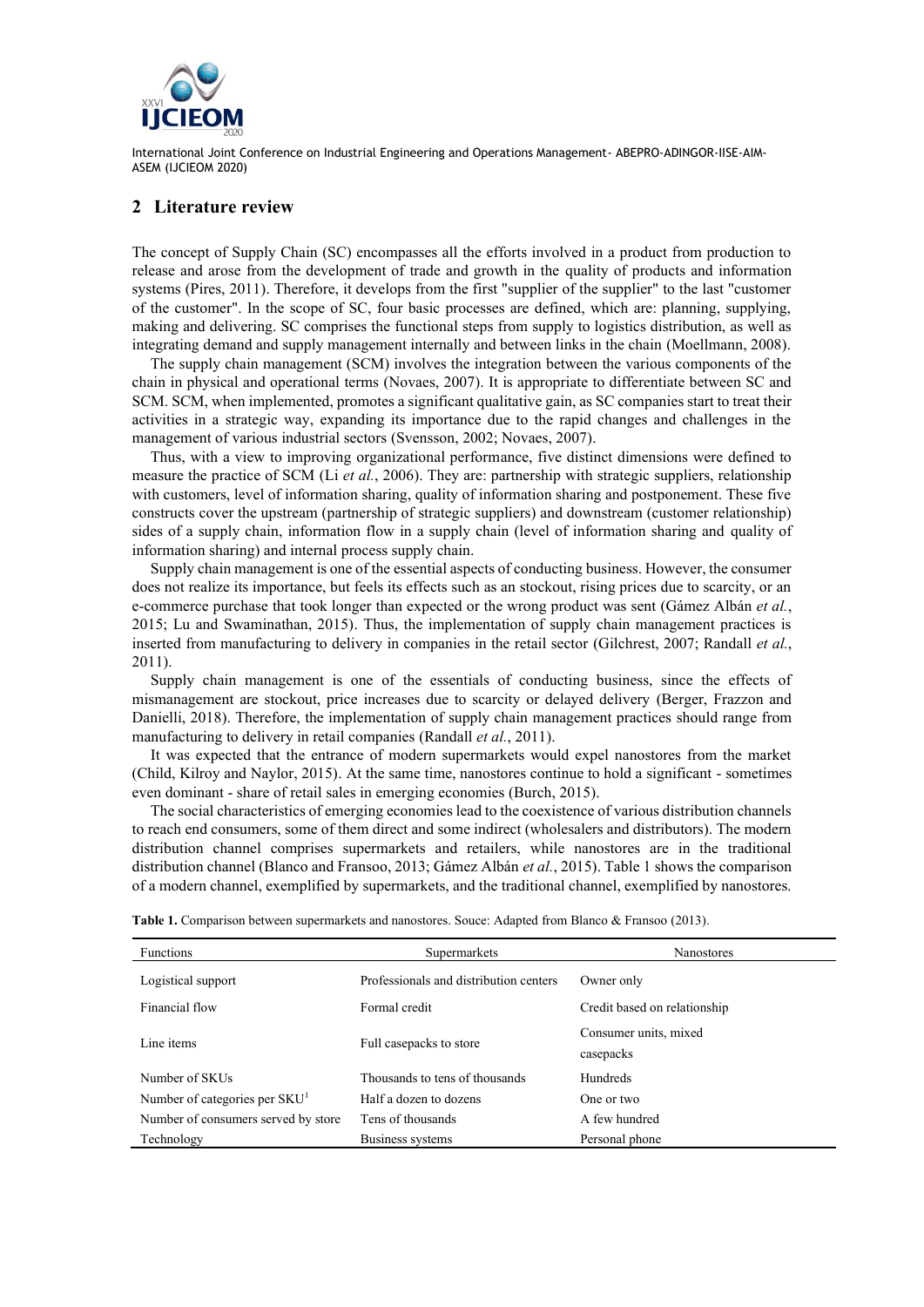

Family businesses, where managers often do not master or know managerial techniques, face numerous sales, inventory, and demand challenges. In order to control demand, they must pay attention to customer behavior in past purchases and changes in customer perception (Bilgicer *et al.*, 2015; Melis *et al.*, 2015).

While supply chains containing nanostores often seem chaotic and inefficient, they are in fact able to align many needs (Guarín, 2013). On a nanostore, customers can buy a single cigarette or crackers in a smaller package. Nanostore is also close to consumers' homes and providing the informal credit option (Blanco and Fransoo, 2013). It is common practice for manufacturers to frequently send sales agents to visit nanostores to sell and deliver their products (Ge *et al.*, 2020)

### **3 Methods and procedures**

The present research uses a qualitative approach and semi-structured interviews in order to understand supply chain management of unprocessed perishables in a nanostore environment (Yin, 2017). The questionnaire used contained nineteen questions divided into two parts: the first part was about the characterization of the nanostore environment and the second part was related to the supply chain management of unprocessed perishable products. The script used in the interviews are presented in Table 2.

**Table 2.** Interview Script

| <b>Ouestions</b>                                                                             |
|----------------------------------------------------------------------------------------------|
| 1) How was the choice of place where the establishment would be installed?                   |
| 2) What is the customer profile?                                                             |
| 3) What is the approximate number of customers?                                              |
| 4) Are there any periods of the year when sales are lower?                                   |
| 5) Do you have more than one store?                                                          |
| 6) How many employees do you have?                                                           |
| 7) What is the approximate size of the establishment?                                        |
| 8) What are the payment methods available to your customers?                                 |
| 9) How many varieties do you have by product type?                                           |
| 10) How is the product mix defined?                                                          |
| 11) Do you work with unprocessed perishable products?                                        |
| 12) What are the main challenges encountered with marketing unprocessed perishable products? |
| 13) How do you do volume planning for purchasing unprocessed perishables?                    |
| 14) When is the purchase of unprocessed perishable products made?                            |
| 15) Does the supplier require minimum purchase volumes for unprocessed perishable products?  |
| 16) Does the purchased volume of unprocessed perishable products imply the price?            |
| 17) When purchasing an unprocessed perishable product is validity considered?                |
| 18) How do suppliers deliver unprocessed perishable products?                                |
| 19) How are expired unprocessed perishable products discarded?                               |
|                                                                                              |

Data collection was performed in May 2019. To assist in data analysis and prevent details from being lost, interviews were recorded. Regarding content analysis, the registration units and the enumeration rules were defined.

The registration unit corresponds to the fraction of content that is coded in order to allow for later coding and eventual counting (Bardin, 2011). In this content analysis, the registration unit used was the respondents' responses, involving a paragraph or a sentence (Bardin, 2011). The enumeration rule can be understood as the counting mode used to perform a given analysis (Bardin, 2011). In this analysis, the rule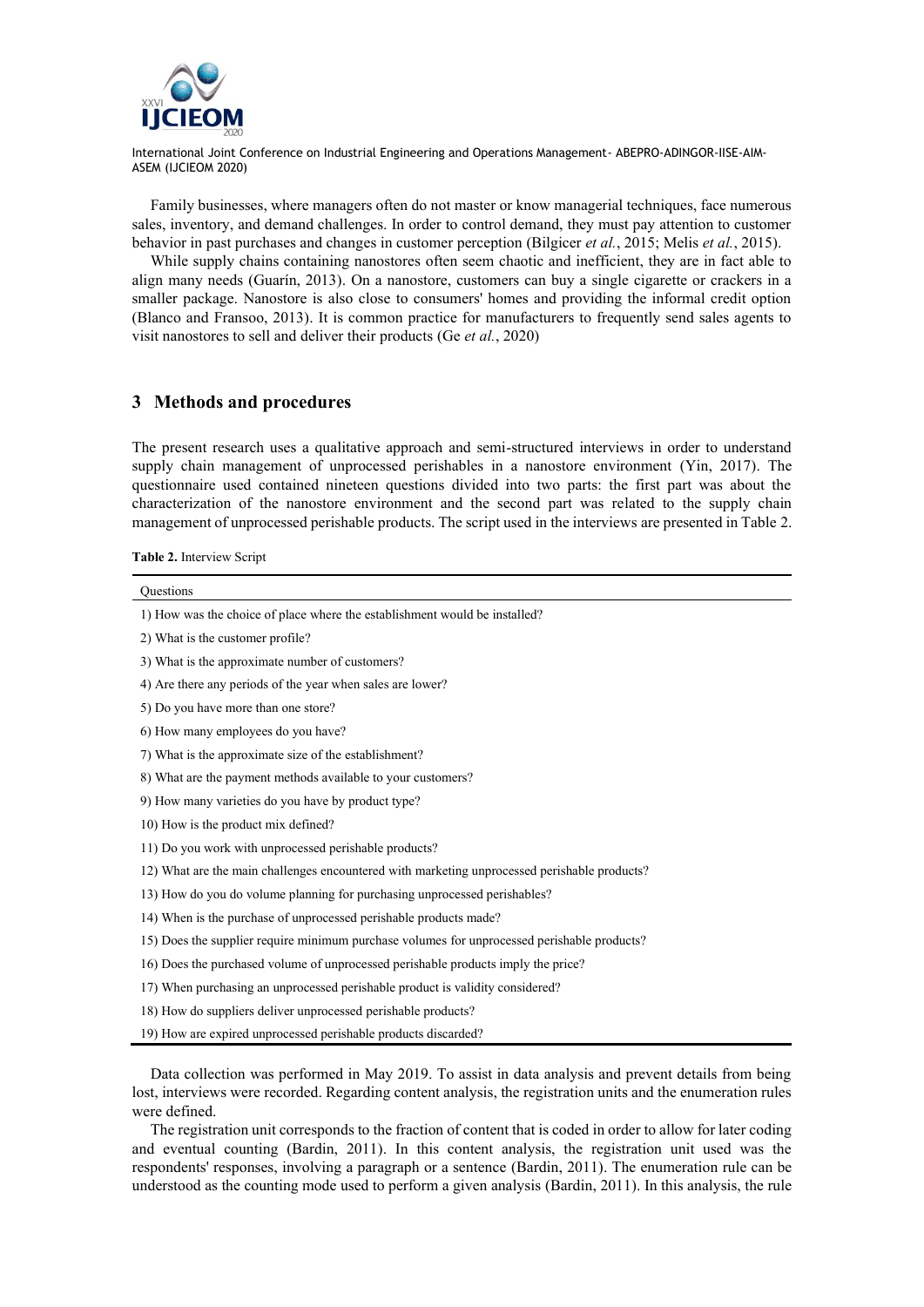

named by Bardin (2011) was considered as presence or absence. This made it possible to identify the presence, or not, of the categories in each response. The questions were divided into two groups "characterization of the nanostore environment" and "organization in terms of logistics and supply chain", the categories emerged from the questions and were defined before the analysis, while the subcategories emerged from the collected data (Bardin, 2011).

#### **4 Experimental/numerical setting**

The field research was conducted with a non-random, intentional and non-probabilistic sample, however, the choice of respondents was made to ensure diversity and cover different points of view. To ensure the desired diversity, nanostores from different neighborhoods of a city with 200 thousand inhabitants located in the interior of Rio Grande do Sul were selected. The purpose of the sample was to produce in-depth and illustrative information. In order to maintain the confidentiality of the participants, letters were used to name the nanostores. The questionnaire was conducted individually with the four owners of the surveyed nanostores. The interviews were conducted in-person at the companies at previously scheduled times.

## **5 Results and Discussion**

The most cited words throughout the questions in all interviews were "products," followed by "purchase," "volume," and "customers." These are words that identify the nanostore in general. After, the words "validity" and "perishable" were more mentioned. These words relate to the focus of the second part of the questions regarding supply chain management of unprocessed perishable products.

The first section of the interviews was conducted with the objective of characterizing the nanostores. The answers are presented in Table 3.

|                           | Nanostore A | Nanostore B | Nanostore C  | Nanostore D |
|---------------------------|-------------|-------------|--------------|-------------|
| Operation time<br>(years) | 15          | 10          | 24           | 4           |
| Number of<br>Employees    |             | 4           | <sub>(</sub> |             |
| Property Type             | Rented      | Owned       | Owned        | Rented      |
| Lives on property         | Yes         | No          | No           | Yes         |

**Table 3.** Characterization of nanostores and professionals who contributed to the research.

Table 3 shows that the sample of companies includes companies that are between 4 and 24 years old. Thus, it can be said that we have relatively young companies established in the market and older companies. According to SEBRAE (2015), 7.2% of registered mini-markets are up to two years old; 15.4% from 3 to 5 years; 22.1% from 6 to 10 years; 20.7 from 11 to 15 years and 33.3% more than 15 years.

The companies have 2 to 6 employees. According to SEBRAE (2015), 48.9% of registered mini-markets have 1 to 4 employees and 23.4% more than 5 people (Bardin, 2011). In addition, companies are divided into whether the property is owned or rented and whether or not the family lives in the commercial establishment. These last two questions were necessary to understand the importance and the investment made by the family in choosing the property.

The first part of the interviews was also categorized by the content analysis method. Table 4 and Table 5 presents the categories used and the results obtained. The letters A, B, C and D represent the responses of nanostores.

Respondents from Nanostores A and D opened the business in their own place, so the owners live in the back of the establishment where they work. One of the interviewees said: "the place that chose me, I was born and raised here". Companies B and C rented the place.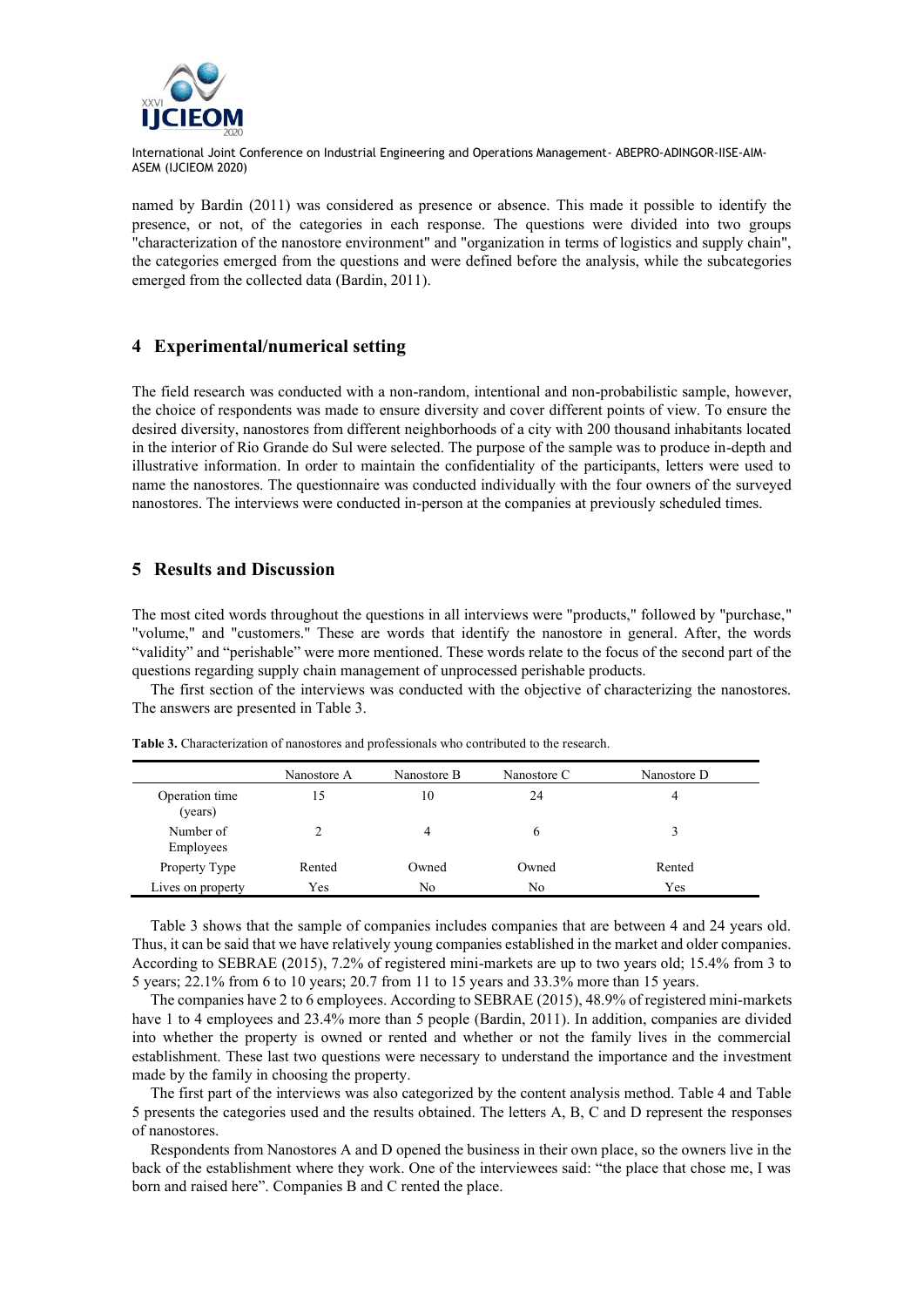

| Category                         | Subcategory                        |              | $A$ $B$           | C                        | $\mathbf{D}$   | Total          |
|----------------------------------|------------------------------------|--------------|-------------------|--------------------------|----------------|----------------|
| Choice of place of establishment | Own property                       | $\mathbf{1}$ | $\sim$            | $\sim$                   | $\blacksquare$ | 2              |
|                                  | Rented property near the residence |              | $\blacksquare$    | $\overline{1}$           | $\sim$         | $\mathfrak{D}$ |
| Consumer Profile                 | Neighbors Only                     |              |                   | $\overline{1}$           | $\blacksquare$ | $\overline{2}$ |
|                                  | Neighbors and other customers      | $\mathbf{1}$ | $\overline{1}$    | $\overline{\phantom{a}}$ |                | $\mathfrak{D}$ |
| Approximate Number of Customers  | 100-200                            | 1            | $\overline{1}$    | $\overline{1}$           | $\blacksquare$ | $\overline{4}$ |
| Number of Stores                 | Only 1                             | $\mathbf{1}$ | $\sim$ 1 $\sim$ 1 |                          | $\sim$ 1       | 4              |
| Number of employees              | Up to 3 employees                  |              | $1 \quad 1$       | $\sim$                   | $\blacksquare$ | 3              |
|                                  | 4 to 6 employees                   |              |                   | 1                        |                |                |

**Table 4.** Coding of responses from the first section of the interviews using the presence/absence rule part A.

**Table 5.** Coding of responses from the first section of the interviews using the presence/absence rule part B.

| Category                            | Subcategory                       |                |                     |  | A B C D Total |
|-------------------------------------|-----------------------------------|----------------|---------------------|--|---------------|
| Approximate Size of Nanostore       | 15 to 40 $\rm m^2$                |                | $1 \t1 \t1 \t1 \t4$ |  |               |
| Payment Methods Available           | Cash and card only                |                | $- - 1 - 1$         |  |               |
|                                     | Money, card and informal credit   |                | $1 \t1 - 1 \t3$     |  |               |
| Number of varieties by product type | Up to $2$                         |                | $1 - 11$ 3          |  |               |
|                                     | More than 2 depending, on product | $\blacksquare$ | $1 - 1$             |  |               |

The clients of the establishments are mostly neighbors, which was confirmed in all respondents, according to one interviewee: "It's from the neighborhood. The customers have been the same for years, for years ". In addition, the number of clients was questioned and the responses were around 200, but it was emphasized that: "With the financial crisis, it has decreased a lot". According to Blanco and Fransoo, J. (2013) nanostores have a hundred people as clients. SEBRAE (2015) states that 38.3% of mini-markets serve up to 50 customers per day and 29.3% of 51 to 100 people per day.

In addition, none of the companies has branches, that is, they have a single store where the owner is also an operator (Blanco and Fransoo, 2013). The city is located close to the beach, when questioned about seasonality, all respondents stated that in the summer there is a significant decrease in customers. The following sentence can be highlighted: "In winter more people come. In summer, customers go to the beach, then some disappear".

In Nanostore A works the owner and her husband, in Nanostore B the owner, her husband and their two children. In Nanostore C works the owner, her mother and two employees and, in Company D, the owner, the husband and the son. None of the owners could tell the size of the nanostore, however, through direct observation, it was possible to infer that the establishments are between 15 and 40 m². According to SEBRAE (2015) 41.6% of mini markets have up to 100m².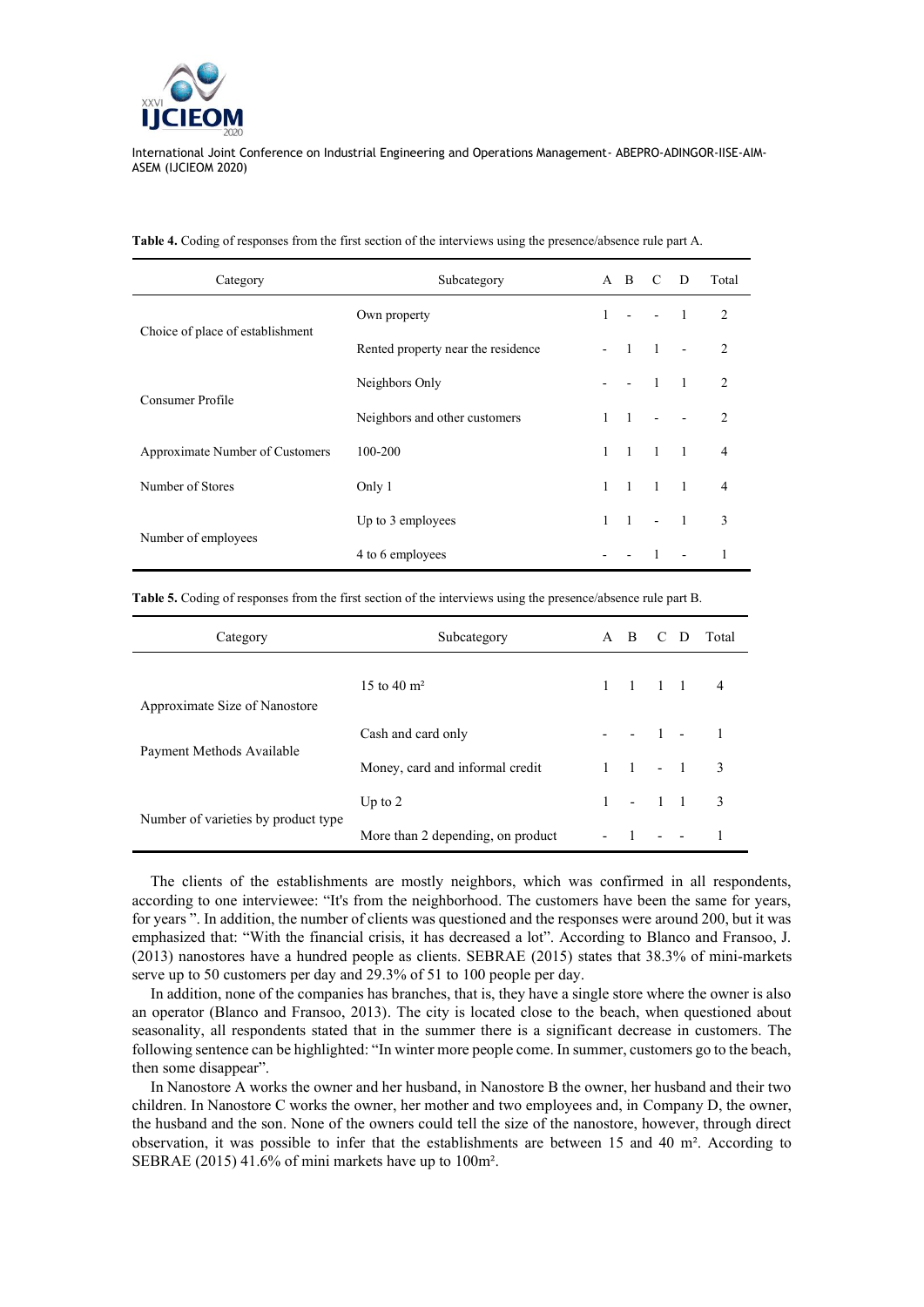

The payment methods available to the customers of Nanostore A, Nanostore C and Nanostore D are: cash, card and notebook notes (or informal credit). However, the informal credit is granted exceptionally, for the most assiduous and reliable customers, as can be highlighted by the phrases: "Only two customers in the notebook, who pay correctly", "They are only the oldest customers, because now it is kind of difficult" and "Sometimes someone owes me and I make a note". Nanostore B said that it does not operate with informal credit due to the fact of the large default of customers and the unavailability of cash for possible purchases. According to Blanco and Fransoo (2013) credit in nanostores is based on the relationship, which is confirmed in this question.

Table 6 and Table 7 presents the results obtained in the second part of the interviews, where questions related to the supply chain management of unprocessed perishable products were performed.

| Category                                         | Subcategory                              |  | A B C D |                 | Total          |
|--------------------------------------------------|------------------------------------------|--|---------|-----------------|----------------|
| Product mix definition                           | Consumer Behavior (Empirically Observed) |  |         |                 | $\overline{4}$ |
| Nanostore Availability of<br>Perishable Products | Unprocessed                              |  |         | $1 \t1 \t1 \t1$ | -4             |
|                                                  | Processed                                |  |         | $1 \t1 \t1 \t1$ | 4              |

**Table 6.** Coding of responses from the second section of the interviews using the presence/absence rule part A.

| Category                                              | Subcategory                                   | $\mathsf{A}$ | <sub>B</sub>   | C                        | D              | Total                       |
|-------------------------------------------------------|-----------------------------------------------|--------------|----------------|--------------------------|----------------|-----------------------------|
| Challenges encountered on                             | Variability in purchased volume to avoid loss | $\mathbf{1}$ | $\blacksquare$ | $\blacksquare$           |                | 3                           |
| commercialization of unprocessed<br>products          | Product ripening variability                  |              |                |                          | $\blacksquare$ |                             |
| Frequency planning of unprocessed<br>food procurement | Up to 3 times a week                          | $\mathbf{1}$ | $1 \quad 1$    |                          | $\blacksquare$ | $\overline{4}$              |
| Point when perishable goods are<br>purchased          | When the products reach a minimum stock.      |              |                |                          | $\sim$ 1       | $\mathcal{D}_{\mathcal{L}}$ |
|                                                       | On stipulated days                            |              |                | $\blacksquare$           | $\sim$         | $\mathfrak{D}$              |
|                                                       | Wholesale Supplier                            | $\mathbf{1}$ | $\overline{1}$ |                          |                | $\mathcal{D}$               |
| Supplier Type                                         | Farmers (delivery on nanostores)              |              |                | $\overline{\phantom{0}}$ |                |                             |
|                                                       | Farmers (no delivery on nanostores)           |              |                |                          |                |                             |

**Table 7.** Coding of responses from the second section of the interviews using the presence/absence rule part B.

When asked about the variety, all companies use two varieties of each product. However, Company B emphasized that some products it usually buys more varieties, and Company C stressed that it always buys two, one cheaper and one more expensive, but when the owner's husband does the shopping, he usually buys more than two varieties, as he believes it is important to have more varieties of the same product to offer to customers. As seen in the literature, nanostores are typically retail outlets of very small size, with limited shelf space available. Typically, they carry inventory from just one or two brand manufacturers for each product category (Fransoo, Blanco and Argueta, 2017).

The product mix is established according to customer demand in all companies interviewed. The main challenge in selling perishable products is the short shelf life of the items, which leads to a large variability of purchase volumes to avoid loss. Companies A and B claim to buy in sufficient volume to be sold before the products spoil. Company C said it discards what has not been sold but is not a significant volume. Company D emphasized that when it buys a product, it picks some more mature than others and so can sell according to maturity.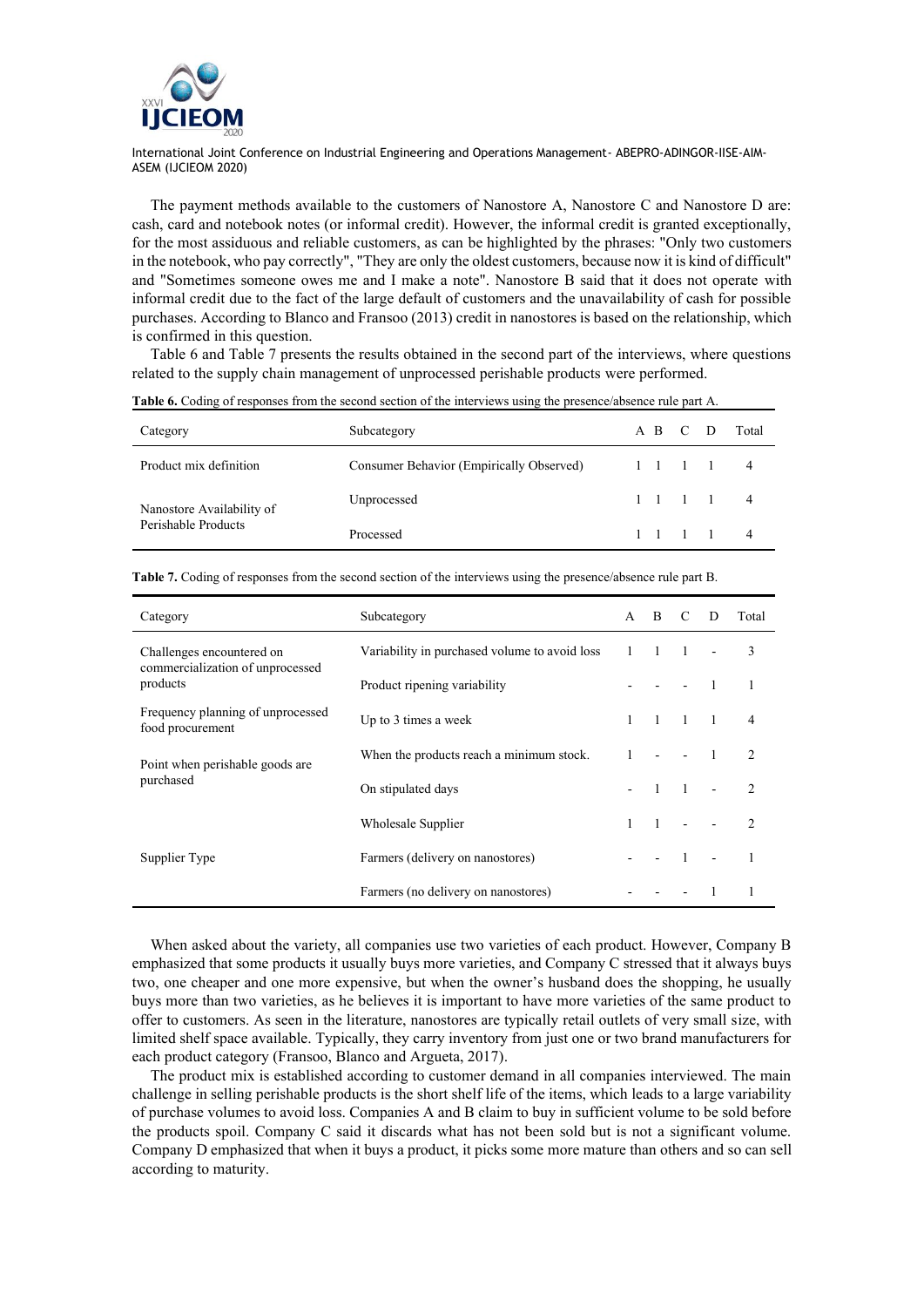

Company B purchases on predefined days regardless of the available inventory of each product. Company C noted that it usually buys the same volumes, and these are delivered by suppliers once or twice a week, depending on the product. The company also stated that suppliers do not require minimum purchase volumes. Other companies have a visual control of inventory. In these companies the purchase of perishable foods is performed whenever they reach the minimum stock.

The companies reported that the purchased volume does not influence the purchase price. Companies A and B purchase their products from the city's wholesale supplier, while Company D in the public market and Company C from other suppliers.

When asked about expired products, it was highlighted by all respondents that they are discarded, which can be emphasized by the phrases "Go to waste. Something always goes to waste", "This we discard, there is no way". However, it was emphasized by companies A and C that most of the time nothing is discarded because it is consumed at the owners' residence.

Supply models for nanostores are inefficient, caused mainly by the small size of these stores and the lack of storage space. This means that if a product is not on the shelf, it will be out of stock, which will later lead to continuous replenishment of stock (de Magalhães, 2010). Only company C has delivery at the nanostore (due to its cost). Kin (2018)suggests that small volumes, such as those delivered to nanostores, are suitable for delivery concepts that use spare transport capacity in vehicles that circulate anyway in that region.

### **5 Conclusions and future research**

Research results show that nanostores operate with a small mix and volume of unprocessed perishable foods due to their short shelf life. Research results show that nanostores work with a small mix and volume of unprocessed perishable foods due to their short shelf life. Respondents still agree that keeping a minimum inventory is very important, and that, therefore, the purchase must be made up to 3 times a week, which implies an increase in the cost of purchasing the products. Regarding inventory control, sale and purchase of unprocessed perishable products, the analyzed nanostores have precarious control and there is ample opportunity for improvements in this area.

The main limitation of the research is related to the context in which it is inserted. The companies interviewed are located in a city with 200 thousand inhabitants. Thus, the information contained in this paper cannot be generalized to other contexts.

The results found may be useful for identifying research gaps in nanostores. As suggestions for future work, we indicate conducting researches that will deepen the knowledge about the supply chain management in nanostores, such as: i) conducting interviews with all supply chain agents, ii) understanding customer purchasing patterns, iii) verify suppliers' interest in being part of a collaborative network to supply nanostores; iv) identify advantages of forming partnerships for each link in the chain.

#### **6 References**

Bardin, L. (2011) Content Analysis. Edições. São Paulo.

- Berger, S. L. T., Frazzon, E. M. and Danielli, A. M. C. (2018) 'Pull-production system in a lean supply chain: a performance analysis utilizing the simulation-based optimization', in 2018 13th IEEE International Conference on Industry Applications (INDUSCON), pp. 870–874. doi: 10.1109/INDUSCON.2018.8627187.
- Bilgicer, T. et al. (2015) 'Social Contagion and Customer Adoption of New Sales Channels', Journal of Retailing, pp. 254– 271. doi: 10.1016/j.jretai.2014.12.006.
- Blanco, E. E. and Fransoo, J. C. (2013) 'Reaching 50 million nanostores Retail distribution in emerging megacities', pp. 1– 19.

Burch, A. (2015) 'Africa. How to navigate the retail distribution labyrinth'. AC Nielsen Global Services.

Child, P., Kilroy, T. and Naylor, J. (2015) 'Modern grocery and the emerging-market consumer: A complicated courtship', McKinsey & Company, (August).